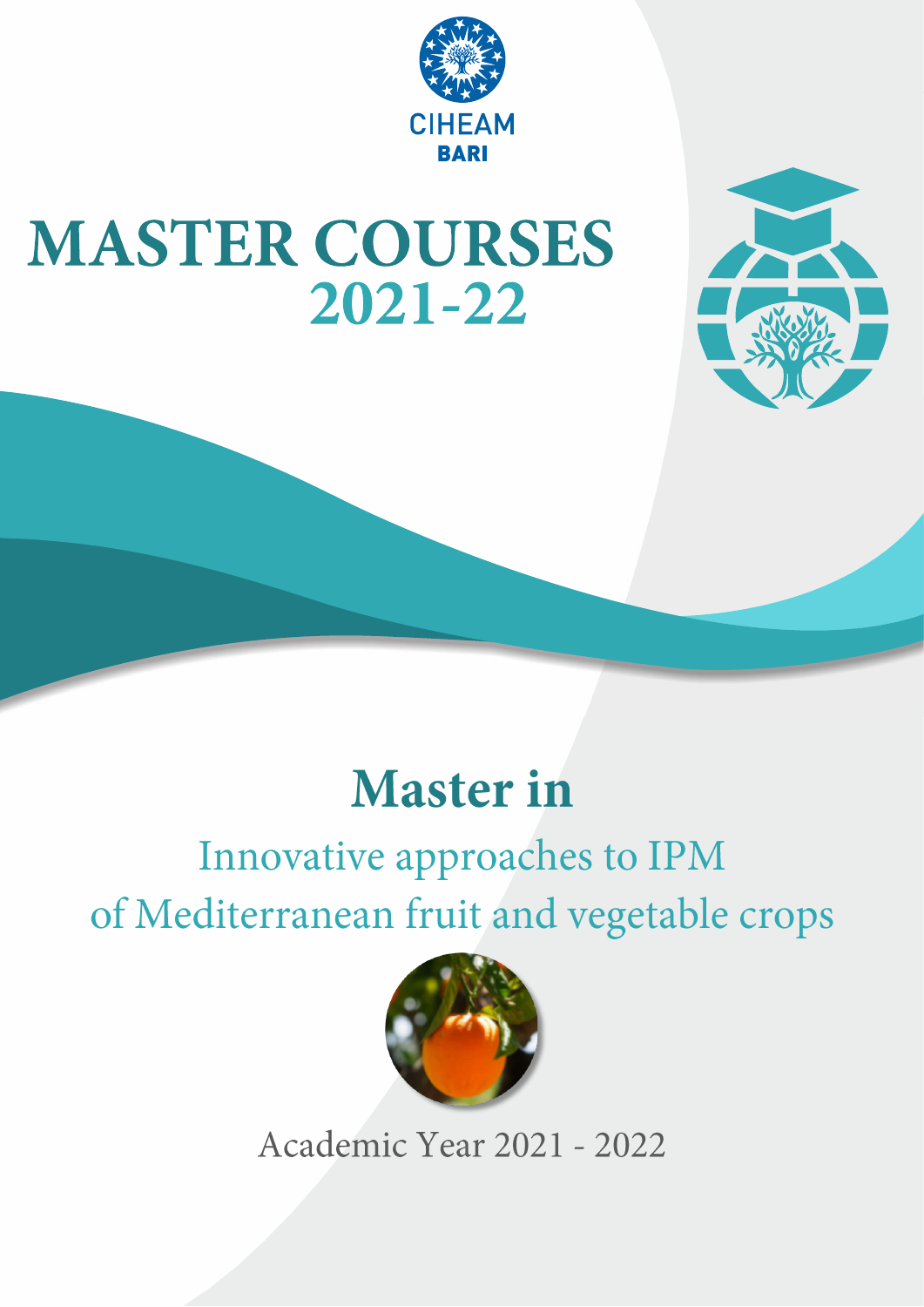

### **DESCRIPTION**

The Master course aims at training a new generation of motivated students towards professional and academic careers that could promote integrated pest management (IPM) strategies for a sustainable intensification of tree and vegetable crops in the Mediterranean agroecosystems. The course deals with the management of plant pests and diseases with a focus on agroecological and food systems. Students will learn about the ecological and epidemiological traits of pests and pathogens, and how to apply innovative and smart technologies for diagnosis, monitoring and management of plant diseases. The course will launch innovative IPM strategies to cope with pests and diseases affecting the most important Mediterranean fruit and vegetable crops. In addition, risks connected to emerging transboundary pests and diseases will be highlighted and quarantine measures to prevent their introduction and possible establishment will be analysed.

At the end of the course, students will know how to:

- $\checkmark$  Analyse and build agroecosystems for a sustainable management of pests and diseases;
- $\checkmark$  Evaluate products for pests and diseases control and their relevant regulations;
- $\checkmark$  Develop tools for a rapid and timely identification, diagnosis and monitoring of pathogens and pests;
- $\checkmark$  Solve farm-related problems, using biodiversity policy, resistant cultivars, graft combination choices, rational application of pesticides and biological control methods;
- $\checkmark$  Plan and implement IPM strategies in different ecosystems;
- $\checkmark$  Exploit and apply preventive measures, i.e., plant quarantine measures and certification programmes for the control of important plant pests and diseases.

The program is organized in 7 Units and a Project, awarding a total of 60 credits (see details in the table below).

| <b>Units</b>                                  | Credits | Dates                  |
|-----------------------------------------------|---------|------------------------|
| Unit I - Sustainability and resilience in     | 6       | 04-31 Oct 2021         |
| agriculture and food systems                  |         |                        |
| Unit II - Climate "smart" agroecology         | 6       | 2-28 Nov 2021          |
| Unit III - Knowledge on biotic and abiotic    | 8       | 6 Dic 2021-14 Jan 2022 |
| plant disorders                               |         |                        |
| Unit $IV - Diagramo$ ostics and monitoring of | 6       | 17 Jan-7 Feb 2022      |
| plant pests                                   |         |                        |
| Unit V – Sustainable pre- and post-harvest    | 8       | 8 Feb - 14 Mar 2022    |
| control strategies                            |         |                        |
| Unit VI - Quarantine, surveillance & risk   7 |         | 15 Mar-12 Apr 2022     |
| assessment                                    |         |                        |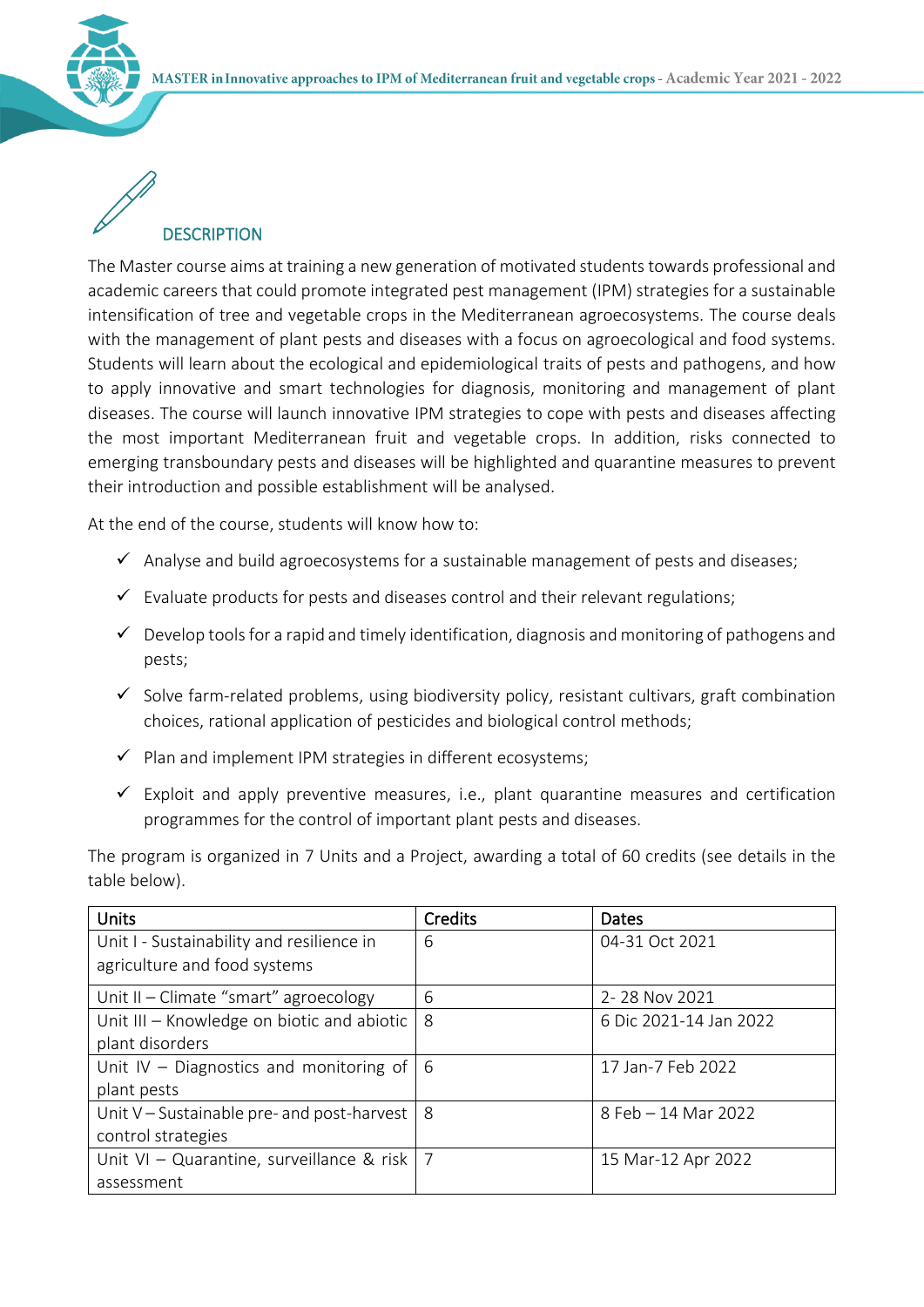

| Unit VII – IPM programs and services for $\vert$ 9 |    | 13 Apr -25 May 2022 |
|----------------------------------------------------|----|---------------------|
| fruit and vegetables                               |    |                     |
| Project                                            | 1C | 26 May - 9 Jun 2022 |

#### UNIT I: SUSTAINABILITY AND RESILIENCE IN AGRICULTURE AND FOOD SYSTEMS

Food systems encompass all the elements (environment, people, inputs, infrastructures, institutions, etc.) and activities relating to production (cf. agriculture), processing, distribution, and consumption of food. They include the supply side and consumption elements as well as the food environment that shapes food access.

Over the last decades, food systems have been central in the debate on sustainable development (cf. Sustainable Development Goals - SDGs). Indeed, food systems are under an unprecedented confluence of pressures and lie at the centre of a global nexus of environmental, social and economic problems, as humanity faces the challenge of achieving sustainable food security confronted with ecosystem degradation and biodiversity loss, resource scarcity, human population growth, and climate change. Moreover, the COVID-19 pandemic has revealed the vulnerabilities and highlighted the flaws of the current food systems as well as the need to improve their resilience and sustainability.

On the one hand, food systems are among the main contributors to sustainability challenges such as land degradation, climate change, biodiversity loss, etc. On the other hand, they are dramatically affected by these challenges facing humanity. Moreover, the dysfunction of modern food systems is a major cause of several societal issues such as food insecurity and malnutrition, rural poverty and livelihoods vulnerability, social inequality. This has climaxed in different calls for the transformation of food systems and their transition towards more sustainability and resilience. Transition to sustainable and resilient agri-food systems is the objective of many policies, strategies and initiatives. While some initiatives focus on single stages of the food chain (e.g., sustainable agriculture, sustainable diets), others are more systemic and holistic (e.g., short food supply chains, alternative food networks). Food-related challenges are particularly pressing in the Mediterranean, where there is an urgent need for action.

#### *Aims*

- Explain the concepts of sustainability, sustainable development and resilience, and the way of applying them to agriculture and food systems (cf. sustainable agriculture, sustainable diets, sustainable food systems);
- Explore environmental, social, economic, and health-nutritional challenges affecting the sustainability of agriculture and food in the Mediterranean area and worldwide;
- Introduce examples of sustainability assessment approaches and show how they have been used in agriculture and food systems;
- Present policies, strategies, and initiatives to foster transition towards sustainability in agriculture and food systems in the Mediterranean, European Union and worldwide.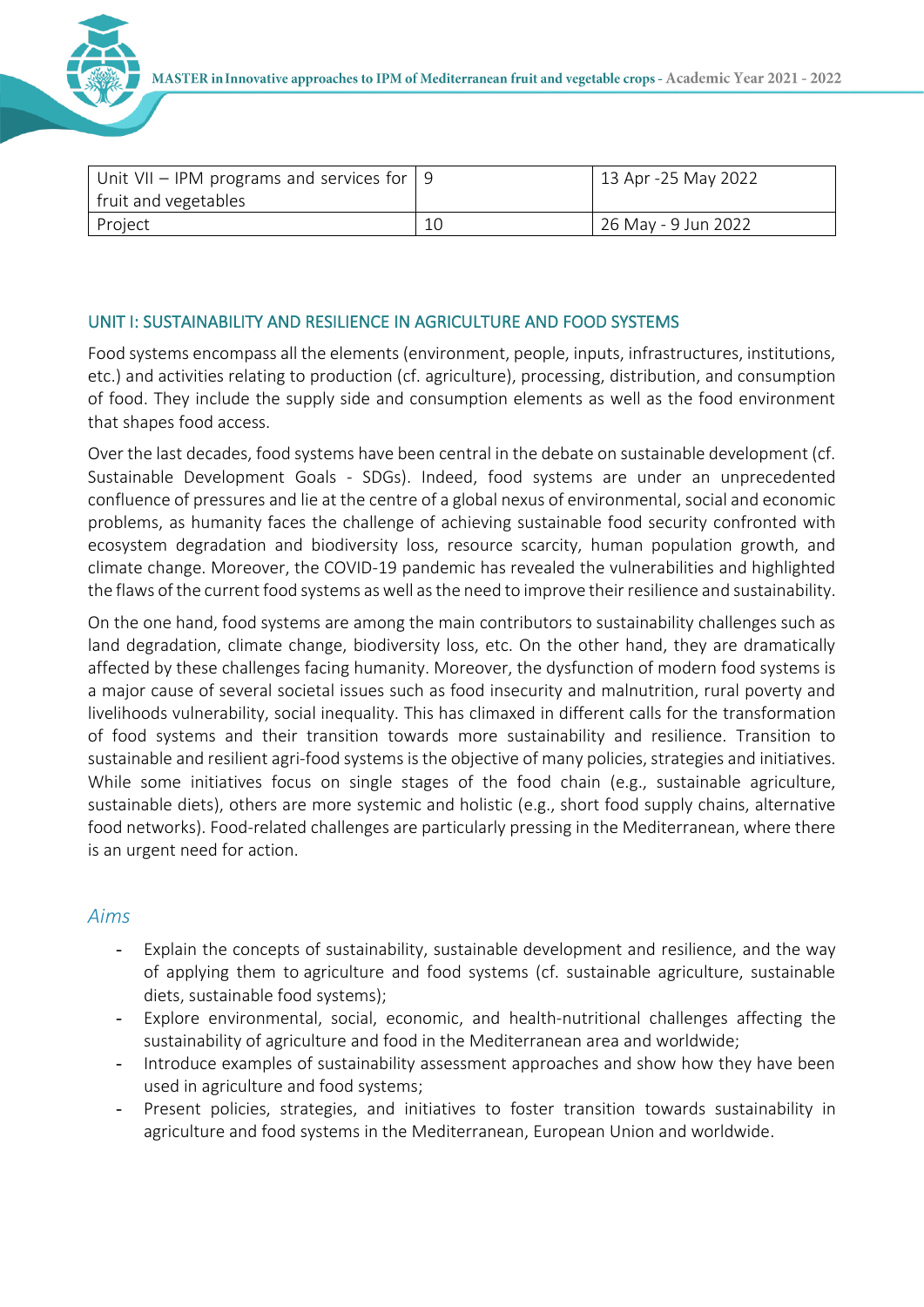

#### *Learning outcomes*

By the end of the teaching unit, students will be able to:

- Understand the concepts of sustainability, sustainable development and resilience, and apply them to agriculture and food systems;
- Explain sustainability challenges regarding agriculture and food in the Mediterranean area and worldwide;
- Know how sustainability assessment approaches are used in agriculture and food systems with practical examples.
- Understand strategies, pathways, and actions for transition towards sustainability in agriculture and food systems.

#### UNIT II: CLIMATE "SMART" AGROECOLOGY

Agroecology is a relatively new discipline that studies the ecological complexity and functioning of the agroecosystem. It is considered as one of the key disciplines to drive the transition of agriculture to sustainable paths, facing challenges posed by climate change, but as also the negative externalities from current intensive production systems. It focuses on biological processes and on how they interact and influence the functioning of agroecosystems and farming systems, to propose sustainable agricultural practices and solutions.

Biodiversity conservation and enhancement, sustainable management of natural capital and the provision of ecosystem services are of core interest for agroecology. Students will have the opportunity to explore how the agroecosystems are interlinked with the use of natural resources, the health of soil, plant, and the environment and how they cope with abiotic and biotic threats under a changing climate.

Nowadays, the conceptual development of agroecology goes beyond the aspects related to scientific discipline and discusses factors concerning economy, sociology, culture, and in general wellbeing of the sector actors. Smallholder farmers are considered as promoters of sustainable practices, agroecology strives for their autonomy, supports the community-self organization and co-learning, and bottom-up/place-based actions. While promoting its core values, agroecology is not immune to modern technologies and innovation. Synergies are developed between new technologies and nature-based solutions thereby resulting in 'smart' agroecology, whose approach to agri-food systems and to mitigation strategies helps face climate change and other global and local challenges.

All the topics listed above are discussed along the unit, taking into consideration basic principles and practices of agroecology, agroecosystem stability and resilience, predictions related to different climate change scenarios, the carbon footprint of agricultural production, including some assessment methods as well such as life cycle assessment of greenhouse gas emissions.

#### *Aims*

The present teaching unit aims to provide a widely applicable knowledge base to increase agroecosystems' resilience and production in a changing climate scenario while having the following objectives: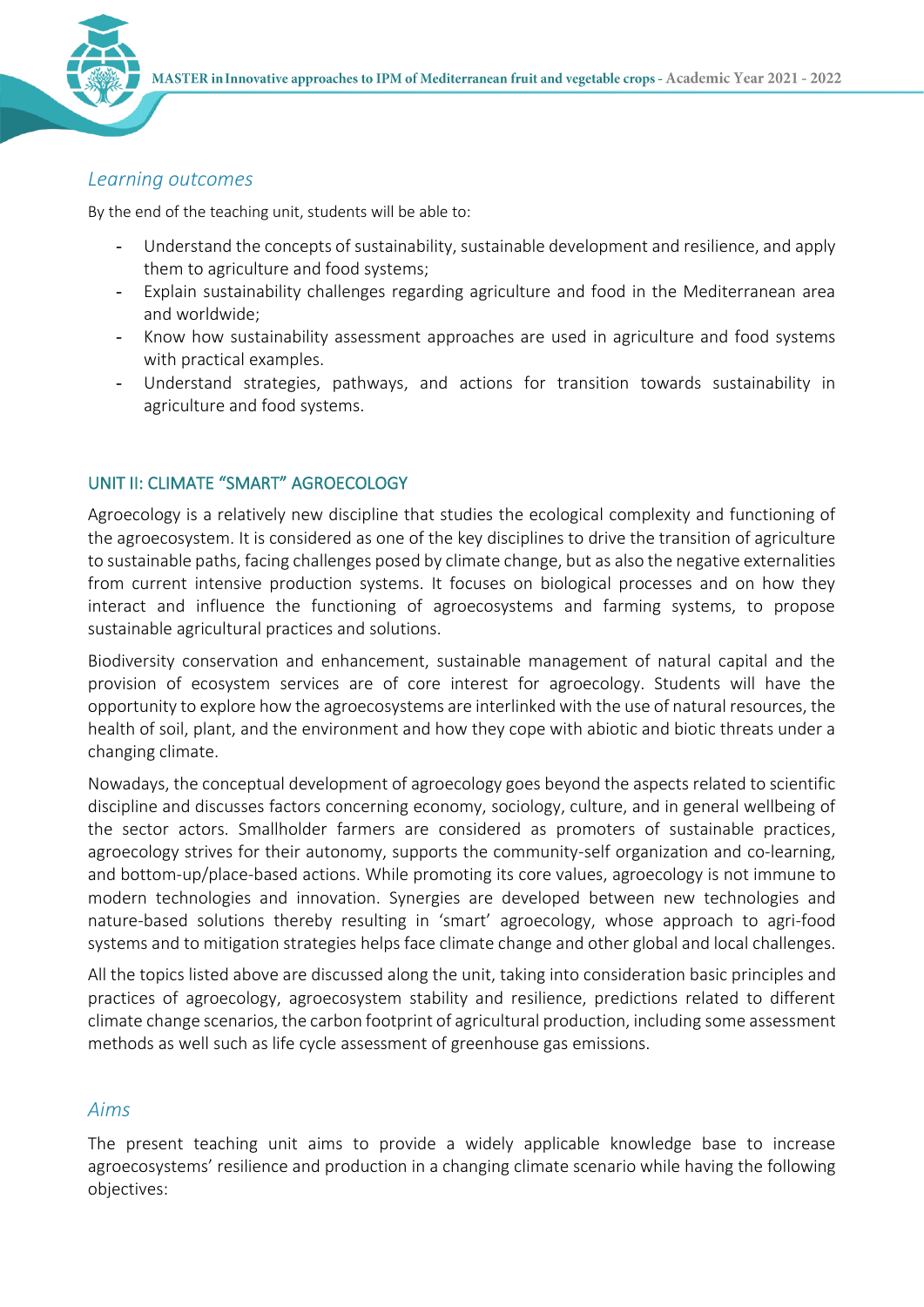

- Understand the value of the agroecological approach for improving rural livelihood and promote social equity;
- Explain agroecosystem functioning:
- Examine the agroecosystems' complexities and challenges;
- Review agroecological practices that enable a more sustainable production;
- Understand how climate change affects agroecosystems functioning;
- Identify sustainable management solutions to mitigate and adapt to climate change and other global drivers of change.

All along the course, practical sessions will be promoted to provide and improve the skills, knowledge and abilities of students to use specific tools and technologies that enable a proper analysis of agroecosystems and biodiversity at different scales and support rational management of natural resources.

#### *Learning outcomes*

At the end of the unit students will:

- Become familiar with social and cultural values promoted by agroecology;
- Become knowledgeable about ecosystem functioning, principles of agroecology and related practices;
- Acquire practical skills in integrated, multiscale agroecosystem analysis;
- Achieve basic knowledge on nature-based solutions for biodiversity and ecosystem service provision;
- Understand how climate change affects agroecosystems and sustainable management of natural resources.

#### UNIT III: – KNOWLEDGE ON BIOTIC AND ABIOTIC PLANT DISORDERS

This unit provides deep knowledge of the different pests and pathogens categories (fungi, bacteria, viruses, viroids, phytoplasmas, insects, nematodes, weeds, etc.) that can affect the Mediterranean fruit and vegetable crops, and of the abiotic factors that can compromise the quality and quantity of production. In addition, this unit provides biological, epidemiological, and ecological key elements necessary for analysing the pathogens\pests\diseases relevance, distribution, and impact on farming systems. This knowledge will help set out rapid IPM interventions and strategies able to prevent crop and product losses, always ensuring the human and environmental health.

#### *Aims*

- Discriminate between groups of pathogens according to their biological, morphological and physiological characteristics, with brief hints to their taxonomy;
- Identify the epidemiological mechanisms of plant pathogens, parasites and pests and study the interaction between host-pathogen-environment.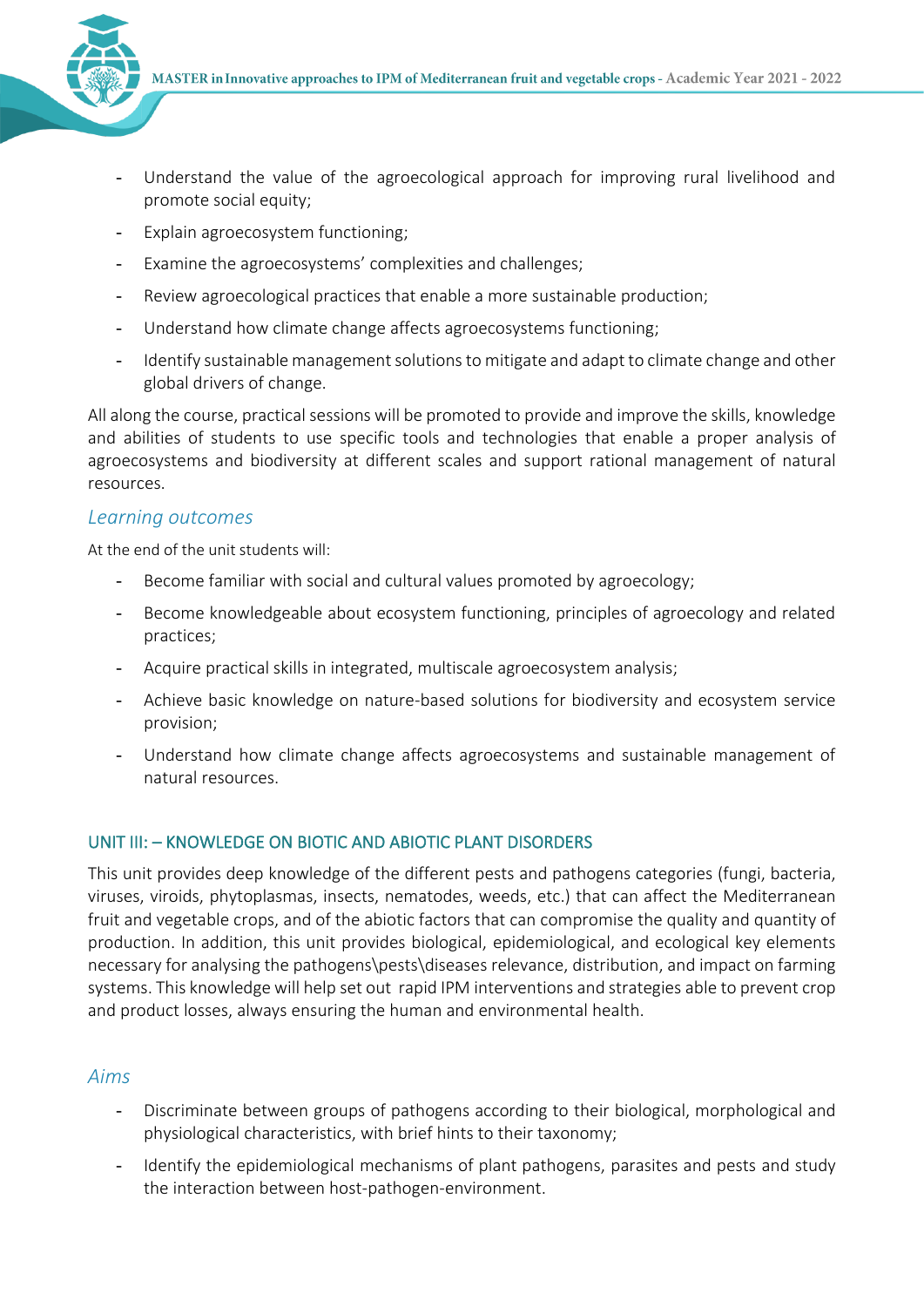

Develop specific IPM, tailored to the type of host-pathogen-environment context.

#### *Learning outcomes*

At the end of this unit, students will be able to:

- Identify the disease aetiology and discriminate between biotic and/or abiotic disorders\symptoms.
- Understand pathogens\pests cycles, symptoms expression in infected plants and how to intervene for their control.
- Identify strategies for detecting and controlling relevant weeds and nematodes;
- Implement effective, safe, and secure strategies for controlling a disease.

#### UNIT IV: DIAGNOSTICS AND MONITORING OF PLANT PESTS

Today the diagnosis of plant pathogens and pests is mainly based on laboratory methods that resort to advanced technologies, which on the one hand offer simple, rapid, sensitive, and efficient diagnostic tools, and on the other hand overcome constraints associated with conventional methods and data analysis. This unit introduces the basic principles of the biological, serological, and molecular techniques commonly used for the identification and detection of plant pests in plants, soil, insects, environment, etc. Dealing with different laboratory protocols, techniques, facilities and products, special knowledge on precautions, security and safety measures will be provided. This unit will also provide knowledge on conventional and advanced diagnostic techniques, and on those used for the identification and characterization of plant pathogens and pests, i.e., insects. Nowadays, most of the detection platforms are associated with bioinformatics, which is continuously gaining space in different research areas. Thus, this unit will also provide basic knowledge on bioinformatic technologies able to study and analyse important mechanisms and aspects when it comes to hostpathogen-environment interaction.

#### *Aims*

- Provide knowledge on conventional and advanced diagnostic methods used in plant pathology;
- Understand the advantages and limits of each diagnostic technique;
- Introduce new horizons in biotechnology and bioinformatics;
- Recognize the lab safety measures for a safe manipulation of experiments.

#### *Learning outcomes*

At the end of this unit, students will be able to:

- Recognise the genetic features encompassing the genomes of dissimilar pathogens;
- Understand the diagnostic challenges related to the nature of the pest;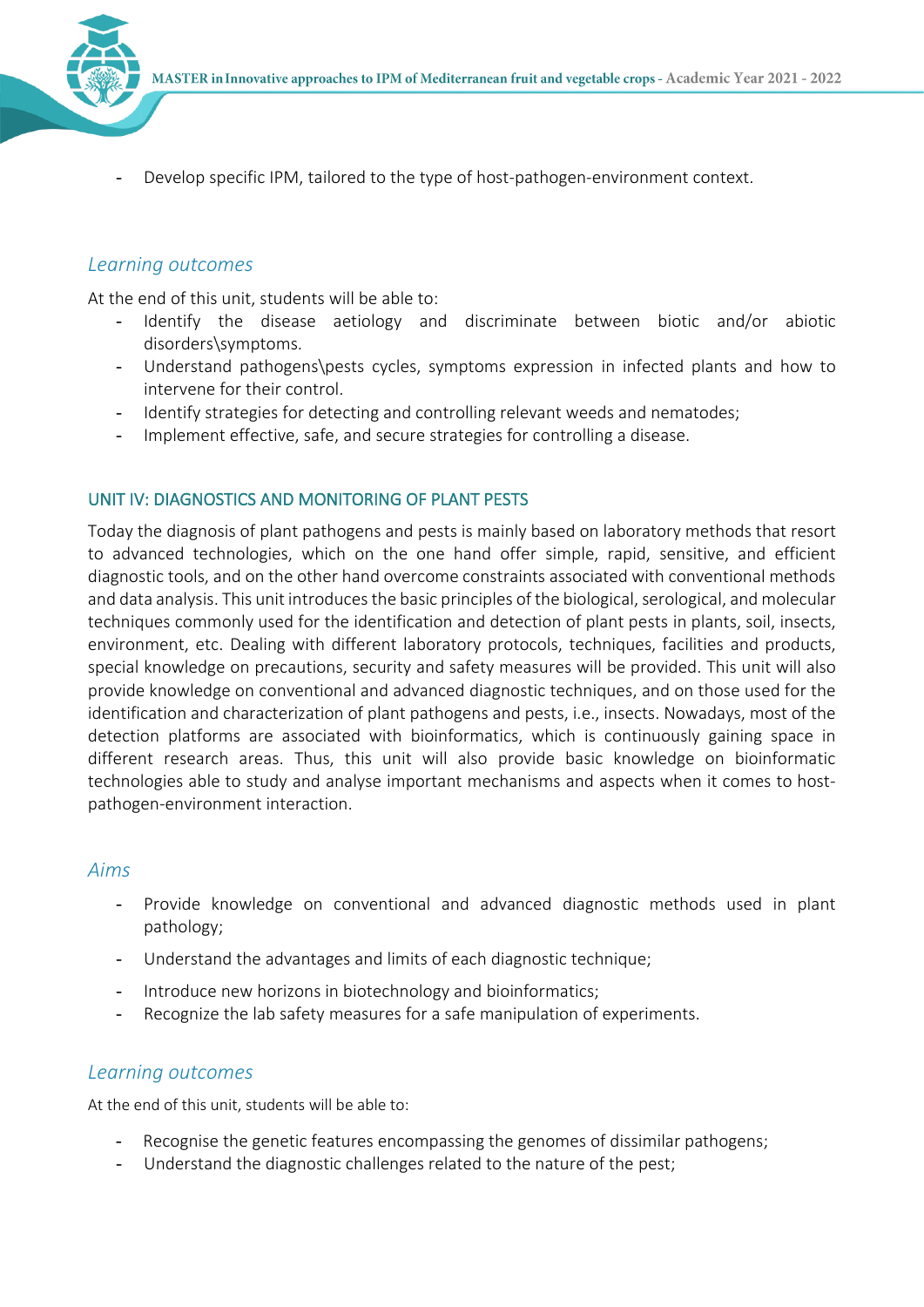

- Distinguish between different biological, serological, and molecular laboratory diagnostic techniques;
- Characterize and classify pathogens based on genome sequences analysis and bioinformaticassisted tools.

#### UNIT V: SUSTAINABLE PRE- AND POST-HARVEST CONTROL STRATEGIES

A variety of pests seriously affect fruit and vegetable crops, in the field and/or after harvest. Especially in developing countries, they can cause serious yield losses (30-50%), because of quality/nutritional losses and contamination by toxic compounds (pesticide residues and mycotoxins). As such, effective prevention, or control strategies to be applied all through the production chain (farm to shelf) is of paramount importance to reduce food losses that might have serious economic and nutritional consequences in producing countries. Several conventional pesticides are available on the market; however, over-reliance and improper use might have negative impact on beneficial organisms, as well as leave multi-residues on produce and in the environment. It is therefore fundamental to increase knowledge in the sustainable use of conventional means and the chance of integration with safe alternatives as biocontrol agents, generally recognised as safe (GRAS) compounds, resistance inducers, etc. This strategy could count also on the use of plant genetic resources (*e.g.,* selecting resistant varieties), as well as on forecasting models for timely application of control means, avoiding unneeded use and increasing the chance of success. Furthermore, attention should be paid to the postharvest life of commodities, whose spoilage might greatly influence their final quality and safety. Indeed, both in the field and after harvest commodities might be contaminated by toxic secondary metabolites of fungi, known as mycotoxins, with detrimental effects on consumers' health. It is important to monitor, prevent and control not only the microorganism but also its metabolites, as required by national and international legislations. Indeed, produce quality standards are nowadays of paramount importance in a global market where commodities are shipped over short and long distances.

#### *Aims*

- Explore forecasting modelling as a tool for a more timely, proper, and successful use of control means;
- Reporting on the most updated knowledge & regulations for a sustainable use of conventional pesticides;
- Examine the possible alternatives to replace or integrate conventional control of pests by biocontrol agents, eco-friendly compounds, host genetic resistance, as well as specific inducers;
- Give an overview of the postharvest diseases causing quality losses and their conventional and alternative control means;
- Highlight the safety issues related to mycotoxin contamination, consequences on produce marketability and control strategies;
- Guide towards the obtainment of a produce not only of high-quality but also safe for consumers, thus highly marketable.

#### *Learning outcomes*

At the end of this unit, students will be able to: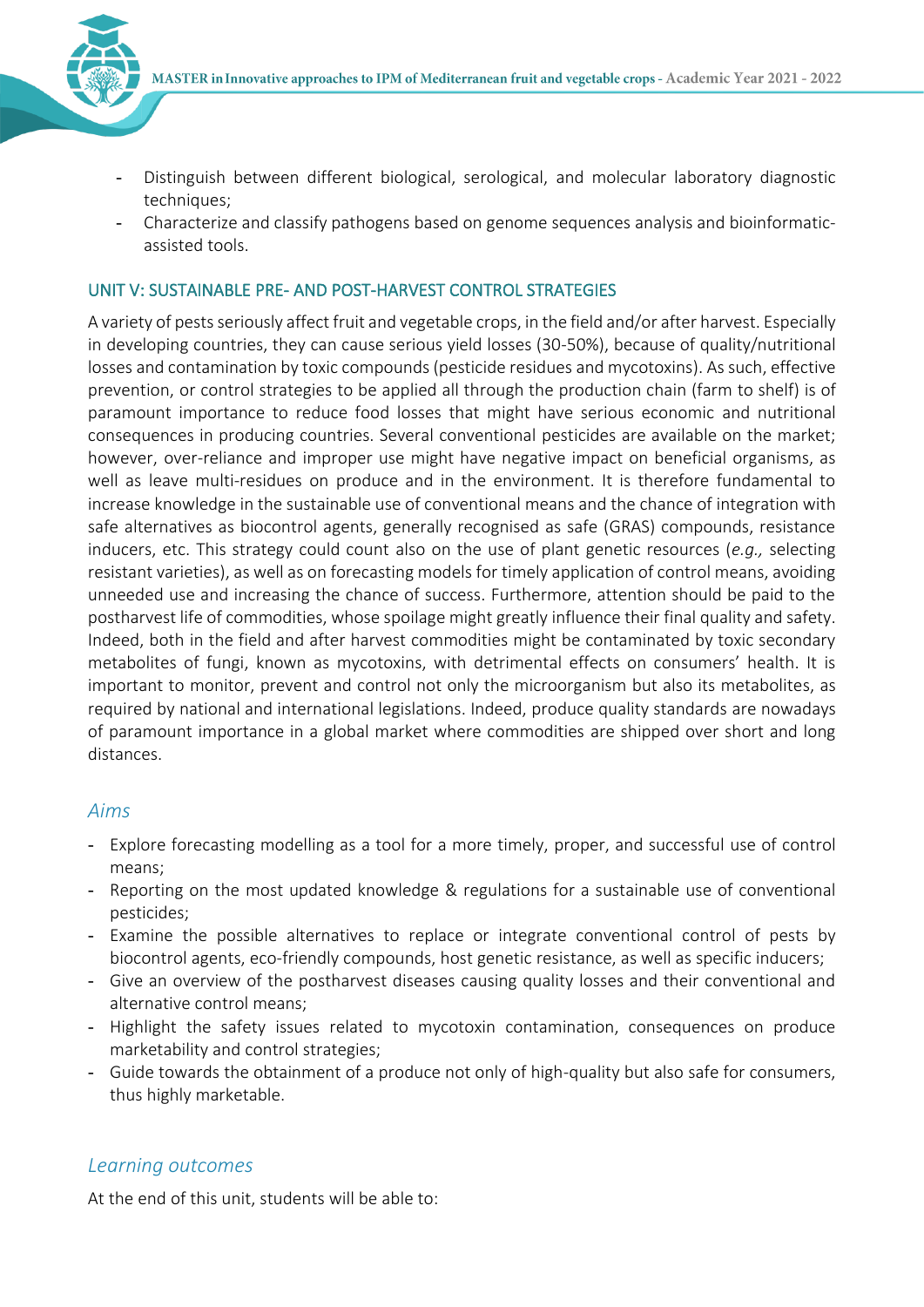- Address basic principles of sustainable use of conventional pre- and post-harvest control means thanks to a timely application by forecasting modelling and integration/replacement by biocontrol agents, eco-friendly compounds, and exploitation of host resistance;
- Discuss about risks of contamination by toxic compounds as mycotoxin and possible strategies for preserving food quality and safety by a sustainable management all along the production chain;
- Implement the acquired theoretical knowledge into every-day practice with the aid of site/field visits and laboratory activities, as well as the elaboration of projects to address issues relevant to the country of origin;
- Boost their capacities of adaptation to the continuously changing requirements of production, handling, and storage environments.

#### UNIT VI: QUARANTINE, SURVEILLANCE & RISK ASSESSMENT

Trade intensification associated with the movement of goods and people increases the risk of introducing harmful organisms in new areas. These organisms, whether aliens or not, may become invasive and more harmful in evolutionary adaptation mechanisms in new host plants, in a favourable climate change context, and in the absence of adequate defence strategies. The introduction and spread of these harmful organisms in new areas may seriously compromise food security and safety, leading to severe economic, environmental, and social consequences on affected territories. These plant health crises, favoured by erroneous or weak management, monitoring, surveillance and control strategies, can be avoided by implementing preventive control strategies and\or quarantine measures. The strengthening of preventive control strategies, i.e., the application of good agriculture practices, the use of healthy certified plant propagating material, the early and rapid monitoring in the field, using advanced technologies for pest surveillance, monitoring, analysis and processing, i.e., remote sensing, geographic information systems, global positioning and decision support systems, forecasting and modelling, etc., would greatly contribute to limiting the occurrence of plant pathogens and possible pandemics, whilst increasing the security level of regions.

#### *Aims*

- Provide knowledge on the principles and strategies governing the international phytosanitary measures (ISPM) and quarantine systems (QS);
- Define criteria for classifying a pathogen as a quarantine pest and phytosanitary measures;
- Review the current quarantine legislation in the European Union;
- Introduce certification programs for the production of healthy plant propagating material as the main pest prevention measure;
- Emphasize the importance of the monitoring and surveillance of the territories to cope with the spread of quarantine pests;
- Introduce a new generation of information technologies to support the surveillance, control and eradication of quarantine pests;
- Present potential invasive harmful organisms for the Euro-Mediterranean area and planning possible countermeasures;
- Introduce fundamental concepts of remote sensing for the management and sustainability of the territory and the agricultural system.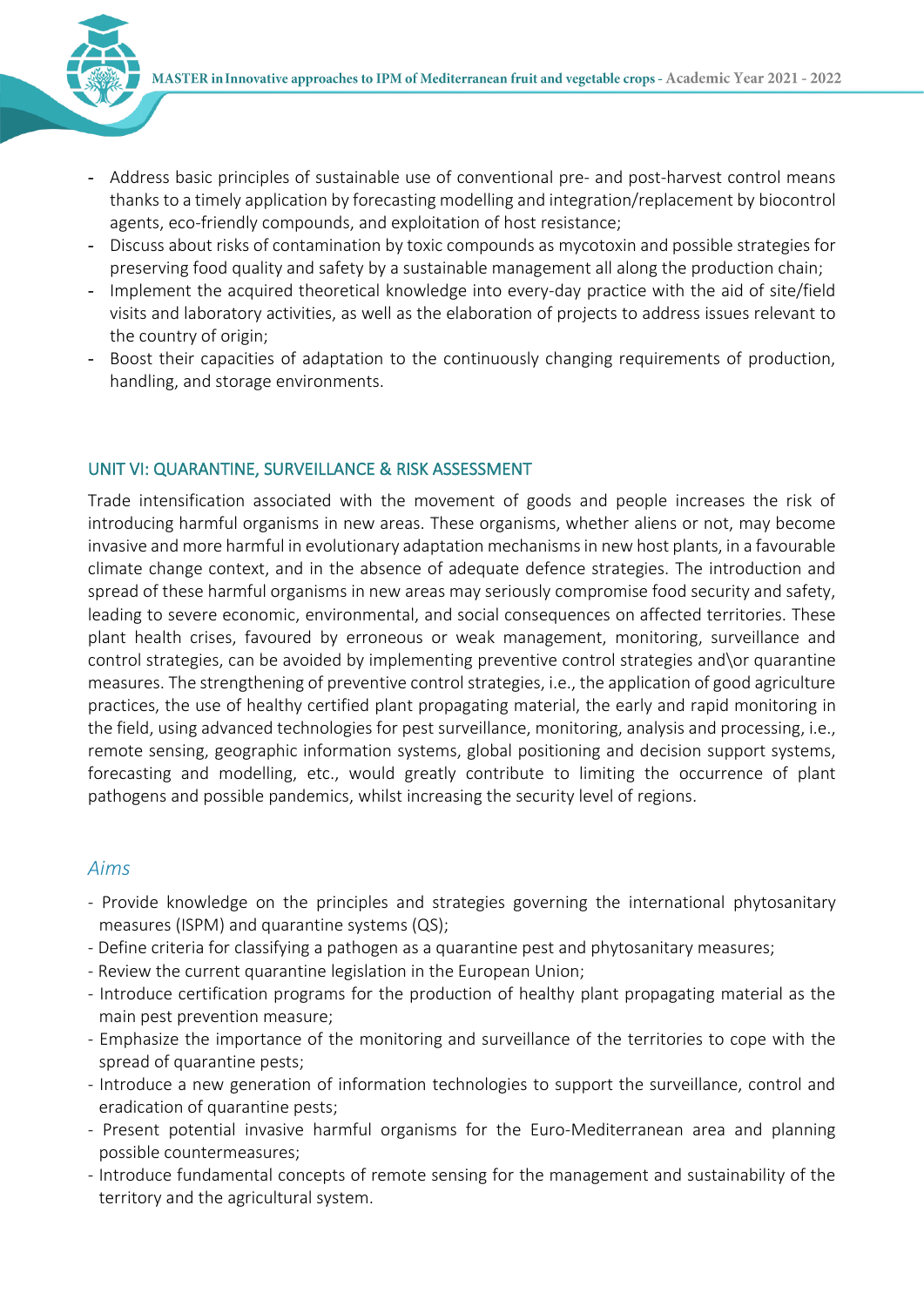

#### *Learning outcomes*

At the end of this unit, students will be able to:

- Understand the basic principles and international agreements regulating trade between countries;
- Identify appropriate strategies for preventing the introduction and spread of harmful and invasive pests in new areas;
- Assess pest threats in a new area through the elaboration of a Pest Risk Analysis (PRA), and to propose an appropriate contingency plan;
- Exploit the technological innovations in the domain of diagnostics, management and surveillance (GIS, GPS, DSS) for a better disease control;
- Intersect between scientific, legislative, and phytosanitary service activities for effective control strategies of pests and pathogens;
- Implement the acquired knowledge into every-day practice with the aid of site/field visits and laboratory activities, as well as the elaboration of a project to address a relevant issue in their country of origin.

#### UNIT VII: IPM PROGRAMS AND SERVICES FOR FRUIT AND VEGETABLES

Integrated pest management strategies are of key importance for the sustainable management of modern fruit and vegetable cropping, and require a deep knowledge on pests and pathogens, including their host and epidemiological features. Successful IPM strategies also need strong and developed institutional and political frameworks and farmers to monitor the presence and distribution of key pests and pathogens on Mediterranean fruit and vegetable crops. This unit will provide useful tools for the elaboration of an IPM program to control economically important pests/pathogens affecting the main Mediterranean fruit tree and vegetable crops, in accordance with the EU guidelines and regulations.

#### *Aims*

- Provide an in-depth knowledge of the main phytosanitary problems affecting Mediterranean fruit and vegetable crops;
- Introduce conventional and innovative technical approaches for pest control;
- Present sustainable IPM program and strategies in compliance with the EU regulations.

#### *Learning outcomes*

At the end of this unit, students will be able to:

Recognize symptoms of diseases caused by pathogens of different nature, i.e., fungi, bacteria, viruses, phytoplasmas, etc., affecting Mediterranean fruit tree and vegetable crops;